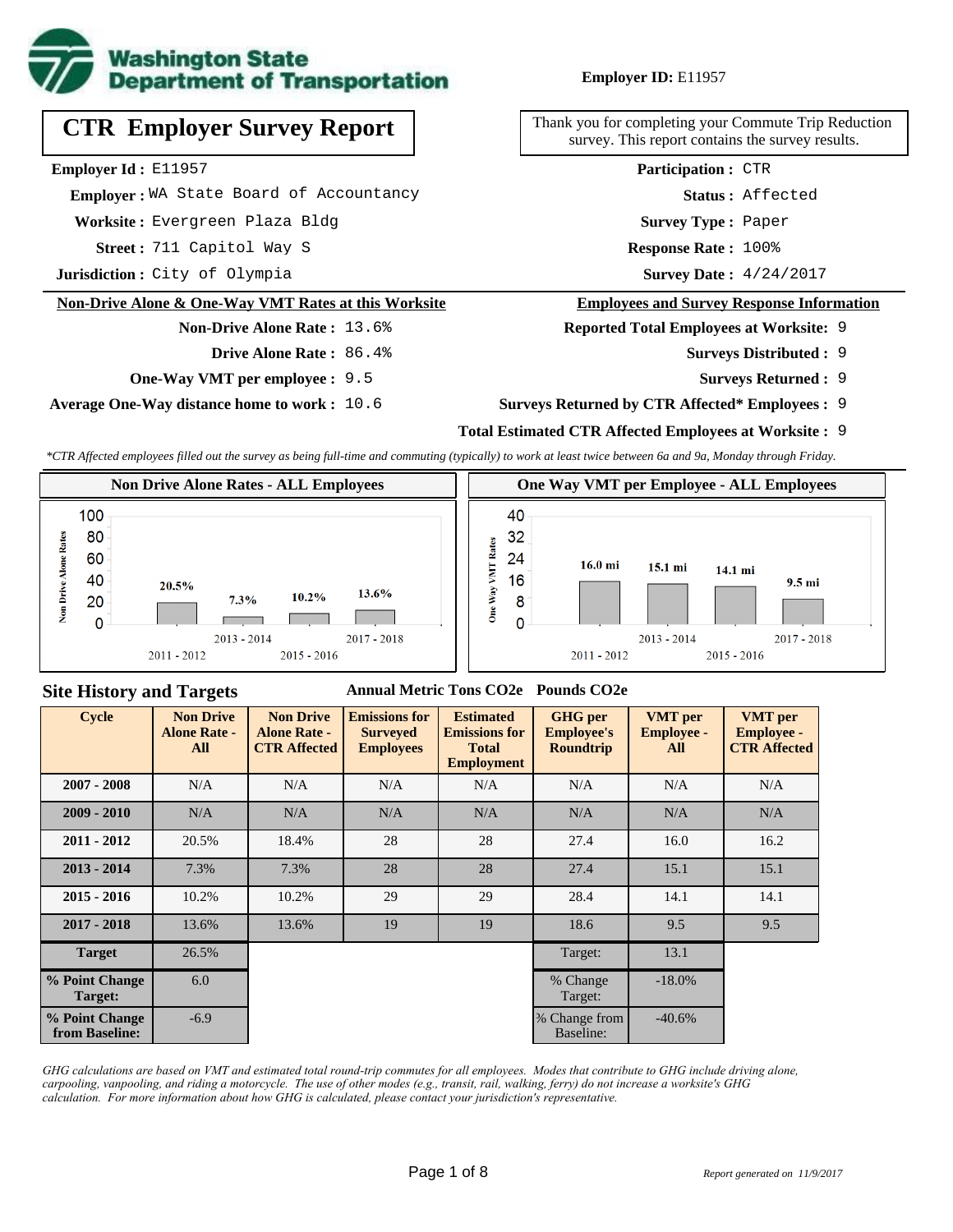

### **Commute Trips By Mode - All Employees**

**Q.4: Last week, what type of transportation did you use each day to commute TO your usual work location? (Mode used for the longest distance.)**



*\* Motorcycle-1 is now included in Drive Alone and Motorcycle-2 is included in Carpool. Information about these trips is still available by request.*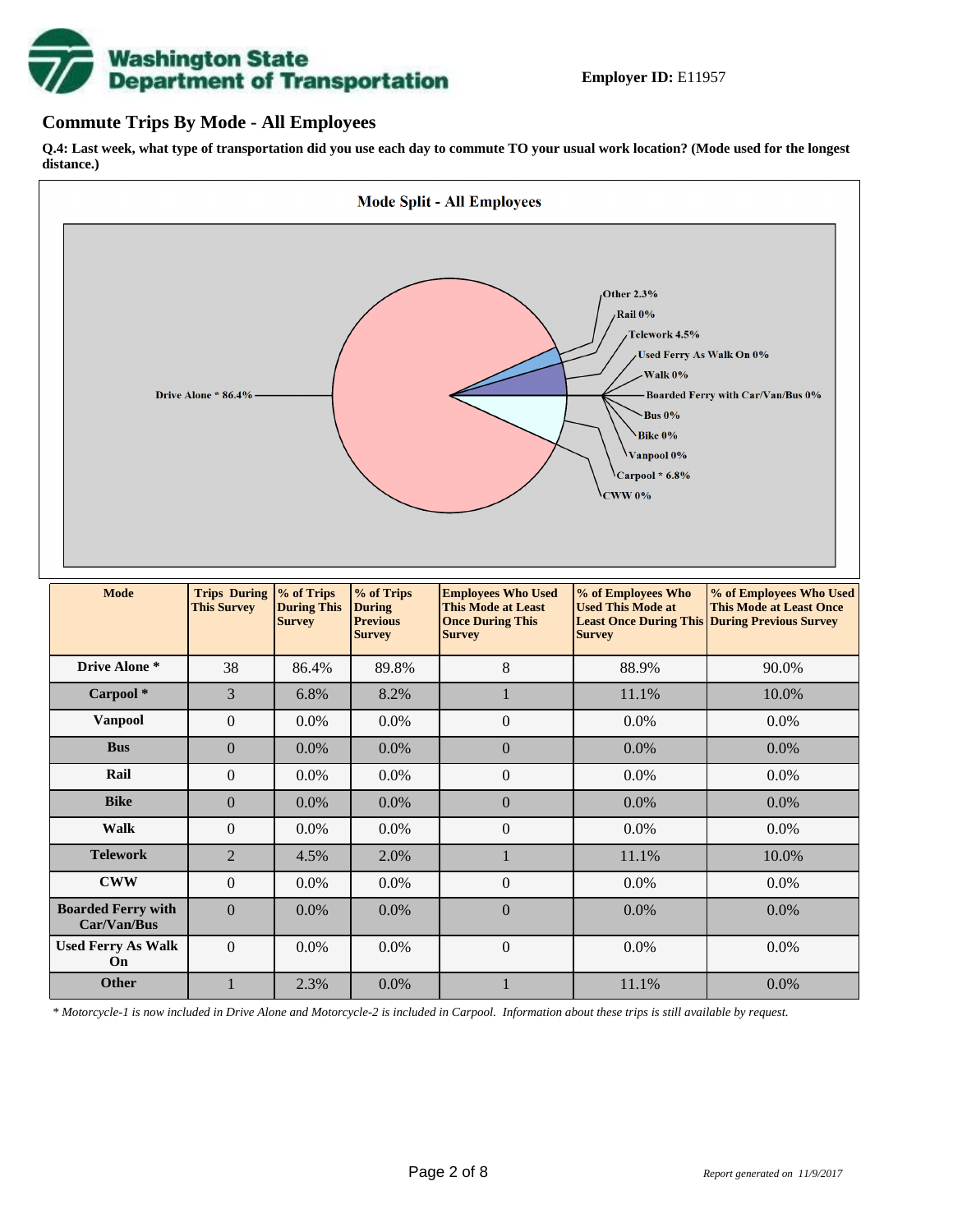

### **Commute Trips By Mode - Affected Employees**

**Q.4: Last week, what type of transportation did you use each day to commute TO your usual work location? (Mode used for the longest distance.)**



*\* Motorcycle-1 is now included in Drive Alone and Motorcycle-2 is included in Carpool. Information about these trips is still available by request.*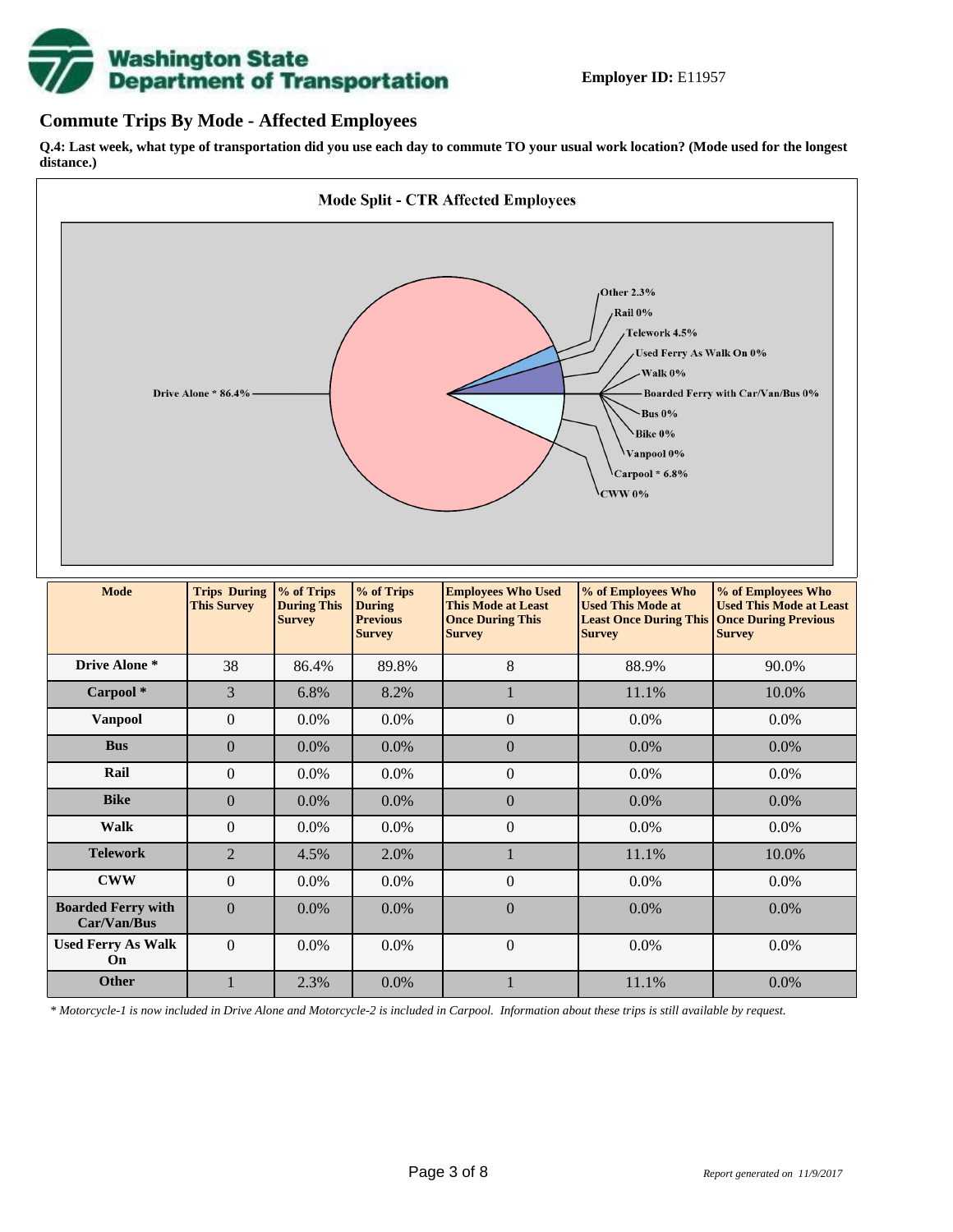

# **Alternative Modes - Number of Employees Who Used a Non-Drive Alone Mode:**

| <b>Non-Drive Alone</b><br><b>Number Of Days</b> | Exactly this $# of$<br><b>Employees</b> | <b>Exactly this % of</b><br><b>Employees</b> | At least # of<br><b>Employees</b> | At least % of<br>employees |  |  |
|-------------------------------------------------|-----------------------------------------|----------------------------------------------|-----------------------------------|----------------------------|--|--|
| 0 Day                                           | 7                                       | 78%                                          | 9                                 | 100%                       |  |  |
| 1 Days                                          |                                         | 11%                                          | $\overline{2}$                    | 22%                        |  |  |
| 2 Days                                          | $\overline{0}$                          | 0%                                           |                                   | 11%                        |  |  |
| 3 Days                                          | $\theta$                                | 0%                                           |                                   | 11%                        |  |  |
| 4 Days                                          | $\overline{0}$                          | 0%                                           |                                   | 11%                        |  |  |
| 5 Days                                          |                                         | 11%                                          |                                   | 11%                        |  |  |
| <b>6 or More Days</b>                           | 0                                       | 0%                                           | $\theta$                          | 0%                         |  |  |

## **Count by Occupancy of Carpools and Vanpools**

**Q.5 If you used a carpool or vanpool as part of your commute, how many people (age 16 or older) are usually in the vehicle?**

| <b>Ridesharing Occupancy</b> | <b>Mode</b> | <b>Response Count</b> |
|------------------------------|-------------|-----------------------|
| $2*$                         | Carpool     | 3                     |
| 3                            | Carpool     | $\overline{0}$        |
| 4                            | Carpool     | $\boldsymbol{0}$      |
| 5                            | Carpool     | $\boldsymbol{0}$      |
| >5                           | Carpool     | $\boldsymbol{0}$      |
| $<$ 5                        | Vanpool     | $\overline{0}$        |
| 5                            | Vanpool     | $\overline{0}$        |
| 6                            | Vanpool     | $\boldsymbol{0}$      |
| 7                            | Vanpool     | $\boldsymbol{0}$      |
| 8                            | Vanpool     | $\overline{0}$        |
| 9                            | Vanpool     | $\overline{0}$        |
| 10                           | Vanpool     | $\overline{0}$        |
| 11                           | Vanpool     | $\boldsymbol{0}$      |
| 12                           | Vanpool     | $\boldsymbol{0}$      |
| 13                           | Vanpool     | $\boldsymbol{0}$      |
| 14                           | Vanpool     | $\overline{0}$        |
| >14                          | Vanpool     | $\boldsymbol{0}$      |

\* Motorcycle-2 counted with Carpool-2 for this table.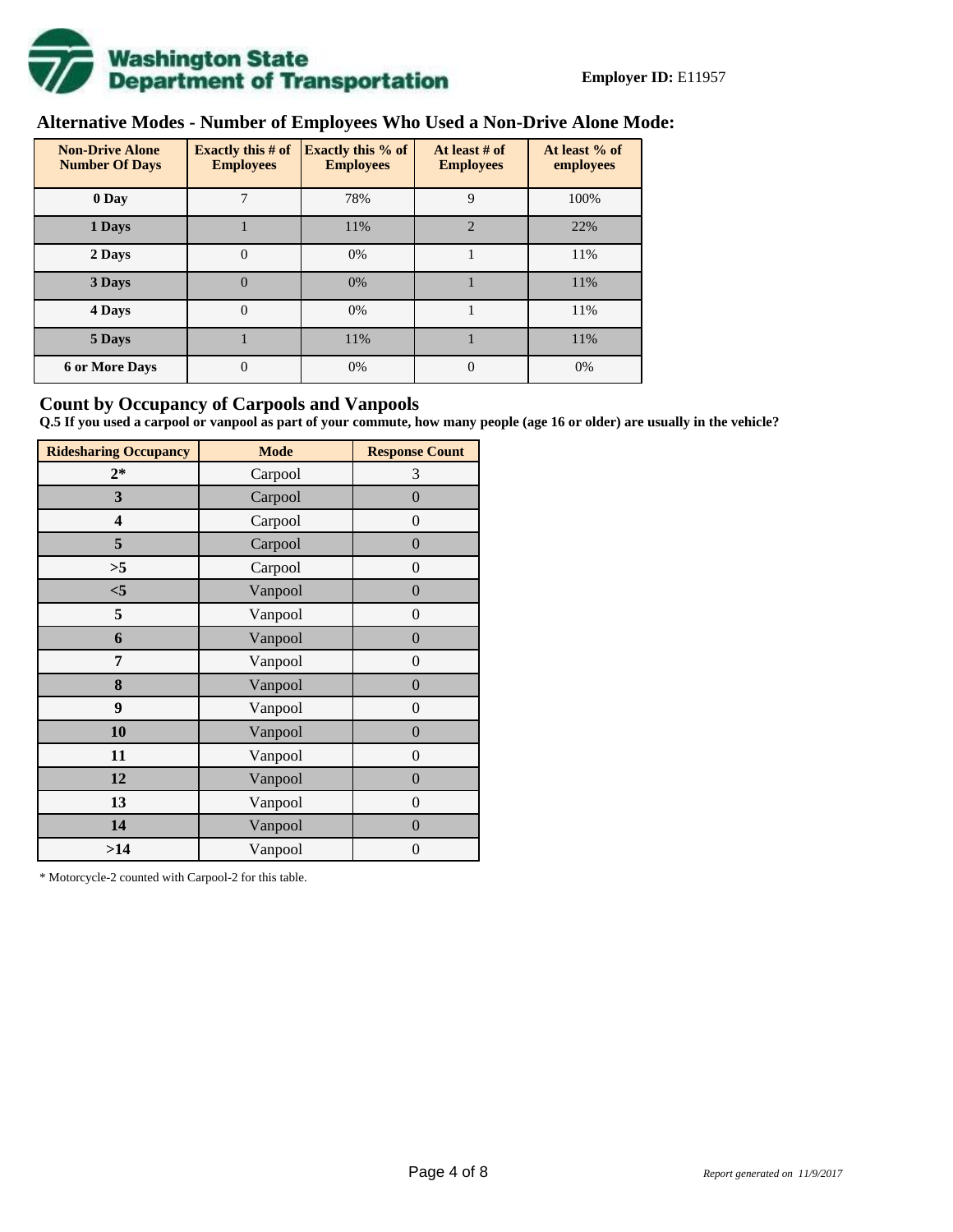

# **Reported Work Schedule - All Employees**

**Q.8 Which of the following best describes your work schedule?**

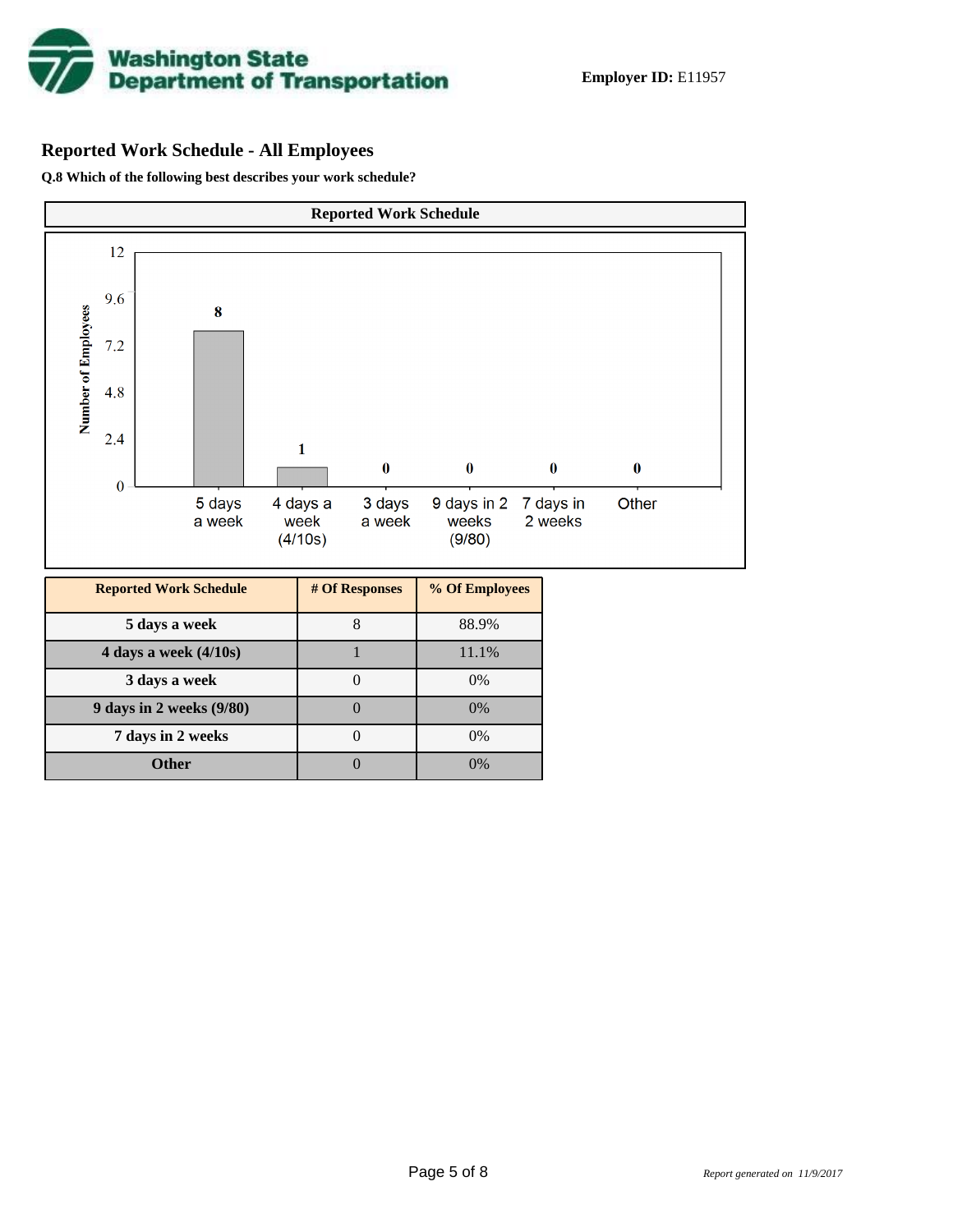

# **Parking and Telework**

**Q.9: On the most recent day that you drove alone to work, did you pay to park? (Mark "yes" if you paid that day, if you prepaid, if you are billed later, or if the cost of parking is deducted from your paycheck.)**



**Q.10: How many days do you typically telework?**

| <b>Telework Frequency</b>           | # of Responses | % of Responses |
|-------------------------------------|----------------|----------------|
| No Answer/Blank                     |                | $0.0\%$        |
| I don't telework                    | 6              | 66.7%          |
| Occasionally, on an as-needed basis | $\mathfrak{D}$ | 22.2%          |
| 1-2 days/month                      |                | $0.0\%$        |
| 1 day/week                          |                | 11.1%          |
| 2 days/week                         |                | 0.0%           |
| 3 days/week                         |                | $0.0\%$        |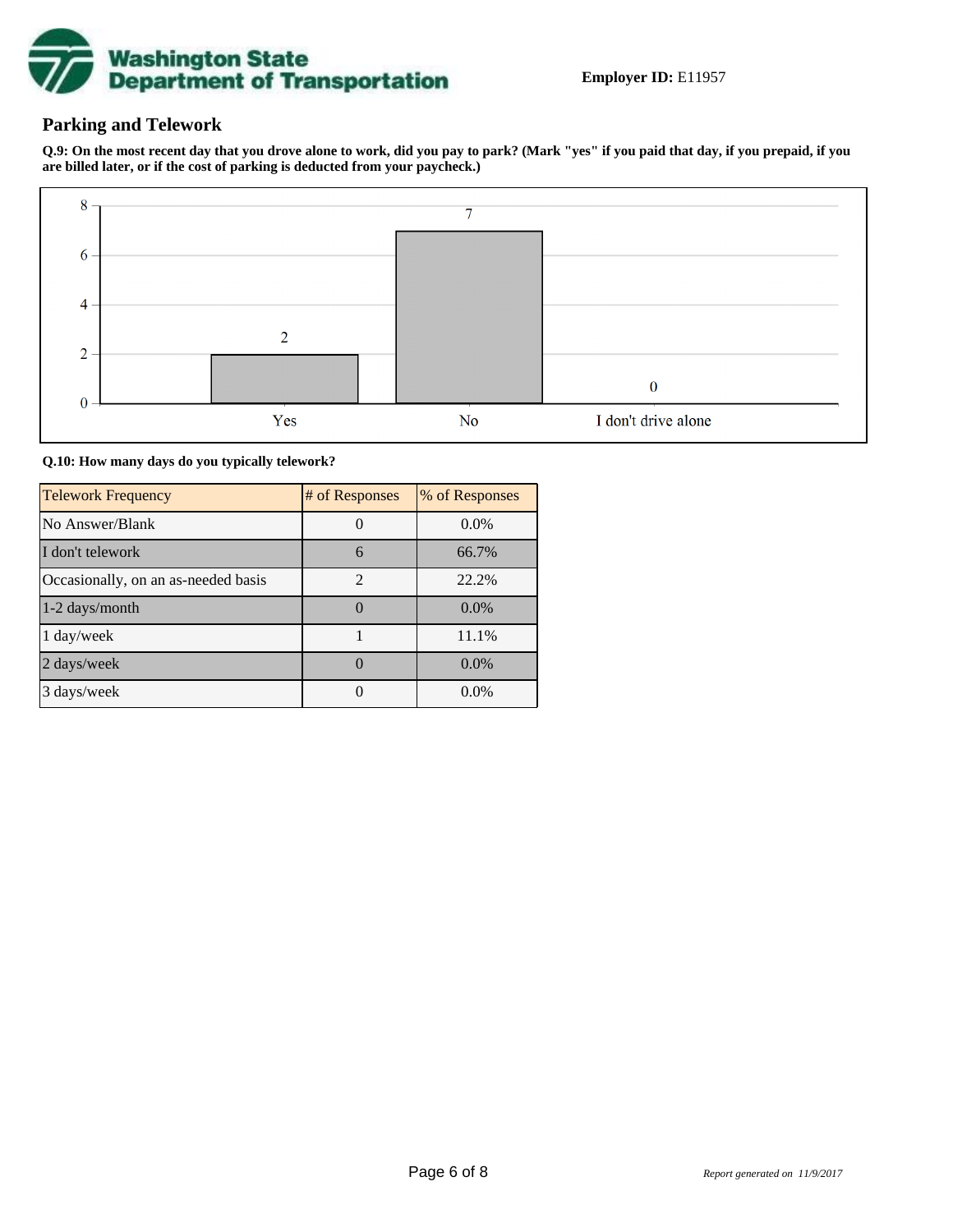

# **Reasons for driving alone to work/not driving alone to work**

**Q11. When you do not drive alone to work, what are the three most important reasons?**

| <b>Question Text</b>                                           | # of Responses | % of Responses |
|----------------------------------------------------------------|----------------|----------------|
| To save money                                                  | 3              | 25.0%          |
| To save time using the HOV lane                                | 3              | 25.0%          |
| Free or subsidized bus, train, vanpool pass or fare benefit    | $\overline{2}$ | 16.7%          |
| Personal health or well-being                                  | $\overline{2}$ | 16.7%          |
| Cost of parking or lack of parking                             | 1              | 8.3%           |
| Emergency ride home is provided                                |                | 8.3%           |
| Financial incentives for carpooling, bicycling or walking.     | $\Omega$       | $0.0\%$        |
| I have the option of teleworking                               | $\Omega$       | $0.0\%$        |
| Driving myself is not an option                                | $\Omega$       | $0.0\%$        |
| I receive a financial incentive for giving up my parking space | $\Omega$       | $0.0\%$        |
| Preferred/reserved carpool/vanpool parking is provided         | $\Omega$       | $0.0\%$        |
| Environmental and community benefits                           | $\Omega$       | $0.0\%$        |
| Other                                                          | $\theta$       | $0.0\%$        |

#### **Q12. When you drive alone to work, what are the three most important reasons?**

| <b>Question Text</b>                                      | # of Responses | % of Responses |
|-----------------------------------------------------------|----------------|----------------|
| Riding the bus or train is inconvenient or takes too long | 8              | 33.3%          |
| I like the convenience of having my car                   | 7              | 29.2%          |
| My commute distance is too short                          | 3              | 12.5%          |
| Family care or similar obligations                        | 3              | 12.5%          |
| My job requires me to use my car for work                 |                | 4.2%           |
| Bicycling or walking isn't safe                           |                | 4.2%           |
| Other                                                     | 1              | 4.2%           |
| I need more information on alternative modes              | $\Omega$       | $0.0\%$        |
| There isn't any secure or covered bicycle parking         | $\Omega$       | $0.0\%$        |